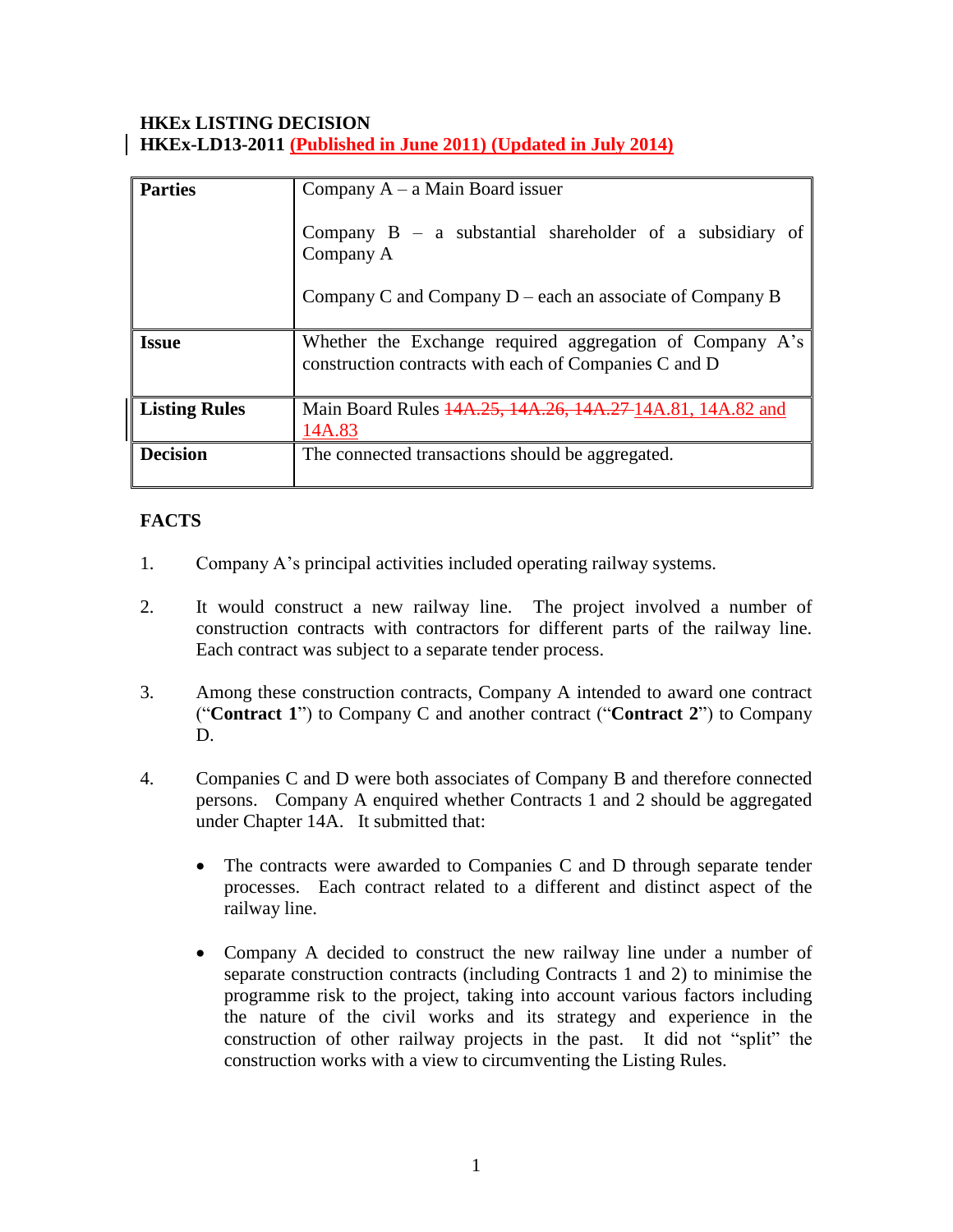### **APPLICABLE LISTING RULES**

#### 5. Rule 14A.8144A.25 states that:

The Exchange will aggregate a series of connected transactions and treat them as if they were one transaction if they are all completed within a 12-month period or are otherwise related. In such cases, tThe listed issuer must comply with the applicable connected transaction requirements based on for the relevant classification of the connected transactions when aggregated. …

6. Rule 14A.8214A.26 states that:

Factors that which the Exchange will consider take into account in determining whether for aggregation of a series of connected transactions will be aggregated include whether the transactions:

- (1) they are entered into by the listed issuer's group with the same party, or with parties who are connected or otherwise associated with one another;
- (2) involve the acquisition or disposal of securities or an interest in one particular company or group of companies;
- $(23)$  they involve the acquisition or disposal of parts of one asset, or securities or interests in a company or group of companies; or
- (34) they together lead to substantial involvement by the listed issuer's group in a new business activity—which did not previously form a part of the listed issuer's principal business activities.
- 7. Rule 14A.83 14A.27 states that:

The Exchange may aggregate consider aggregating all continuing connected transactions with a single-connected person-to-determine in which category the aggregated transaction falls.

## **ANALYSIS**

8. Under Rule  $14A.8114A.25$ , the Exchange may require an issuer to aggregate a series of transaction if they are completed within a 12 month period or are otherwise related.